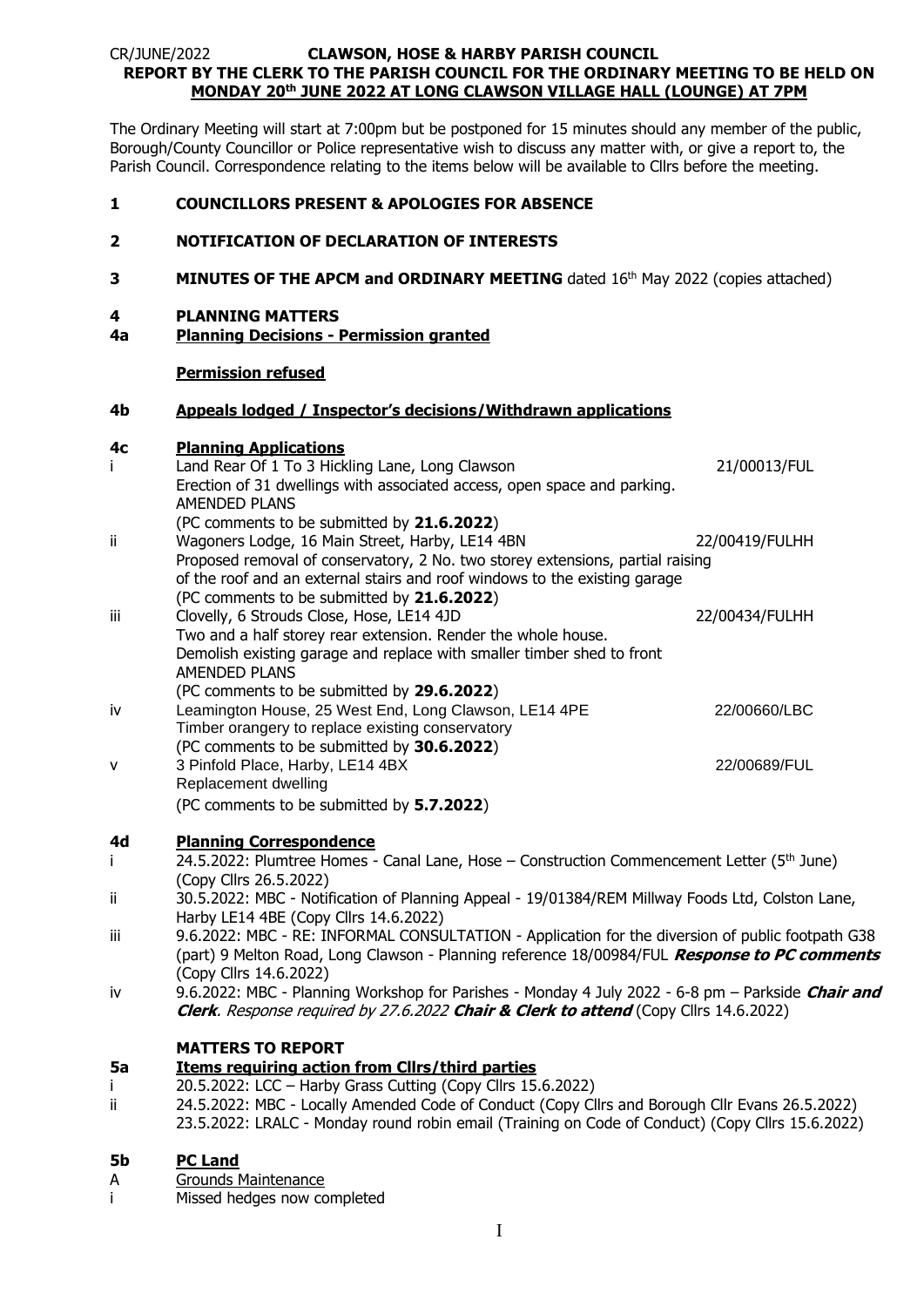- iii Handyman report
	- Gates at Hose Allotments
	- Swings Hose  $-$  to be completed
	- Gate LC pingledyke
	- Fence on the Leys
	- Dog waste bin Church Lane, LC

## B The Leys:

i Replacement picnic table

# C Village Greens:

i VG 63 – Dovecote Corner

9.6.2022: LC Resident (Copy Cllrs Cheetham, Dunn and Oldershaw 9.6.2022)

# **5c Car Parks**

Rural Coffee Connect Van in Harby 25.5.2022 (posters displayed) Request to add info about Community Recovery Worker on website from Bev Parker

# **5d Cemetery & Closed Churchyards**

- i 17.5.2022: LC Resident damage to plant pots from grounds maintenance strimming too close to memorials at LC Cemetery (again). Apology received from Grounds Maintenance.
- ii Update on trees (Cllr Cheetham)
- iii Fallen lime tree at Long Clawson Cemetery
- 27.5.2022: LC Tree Warden (Copy Cllrs Cheetham & Oldershaw and Rev. Shouler)
- iv Community clear up of Cemetery
- v Tree inspections St. Remigius Church, LC

## **5e Allotments & Summer Keeps**

- i Waiting List: Long Clawson x 6, Harby x 3, Vacant: Hose x 2
- ii Harby Allotments overhanging trees
- Quote received from Shed £316.40
- iii Signs
- iv Hose allotments gates

# **5f Community Orchards**

- i 12.6.2022: Hose Resident Hose Millennium Orchard (replaced apple tree & hedge between orchard and allotments)
- ii Harby Jubilee Orchard gate

# **5g Street Lighting**

- i 22.3.2022: E.ON Street Lighting Maintenance Charges (Copy Cllrs 20.4.2022)
- ii 19.5.2022: NPower PC bills (Copy Cllrs 15.6.2022)
- iii 9.6.2022: LCC SHIRE Environment Grant Round 1 2022/2023 OPEN **Closing date: 24.6.2022**  (Copy Cllrs 14.6.2022)

# **5h Street Furniture (including bus shelters)**

- i 21.5.2022: Harby Resident Post Box, Boyer's Orchard, Harby gone!! Clerk enquired with Royal Mail 26.5.2022
- ii 10.6.2022: Long Clawson Resident Telephone box library Long Clawson broken window (copy Cllrs 13.6.2022)
- iii British Legion benches feedback from liaison with residents re suitable locations
- iv Dog waste bin arrived. Cllr Oldershaw to provide details of exact location for handyman to install.

# **5i Playgrounds**

- i Quarterly Playground Inspection
- 17.5.2022: Playground Supplies Limited (Copy Cllrs 15.6.2022)
- ii Handyman query re minor repairs to playground equipment
- iii Slide at The Leys puddling at the bottom

# **5j Traffic (including TTROs)**

I 8.6.2022: Speedwatch - 2022 Community Speed Watch Scheme Interest (Copy Cllrs 14.6.2022)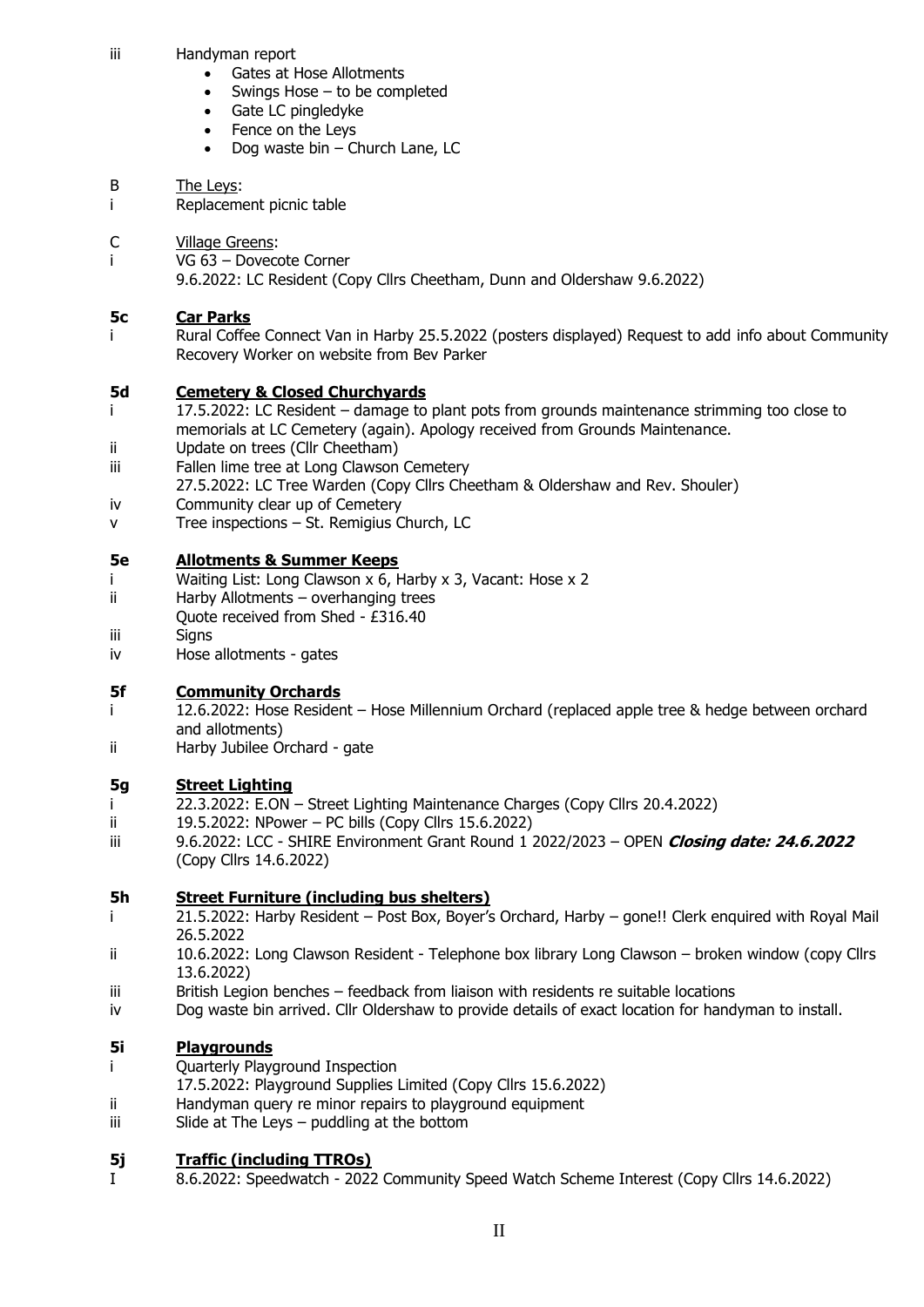# **5k Training:**

- i 7.6.2022: NALC  $\boxed{31}$  NALC EVENTS (Copy Cllrs 14.6.2022)<br>ii Cllr Cheetham booked to attend remote discussion re East
- Cllr Cheetham booked to attend remote discussion re East Midlands Airport Airspace Modernisation Programme, Stage 2 on Monday 27<sup>th</sup> June, 2pm-3.30pm

# **5l Incident Register**

i Broken window at LC telephone box library

# **5m Reports / Comments from Cllrs**

- i **To consider actions and progress so far from Community Actions Working Groups** (All Cllrs to update on progress & next steps) **Environmental – Cllrs Cheetham, Oldershaw & Simpkin Transport – Cllrs Dunn, Heald & McCulloch Community Facilities – Cllrs Adams, Cheetham & Dames**
- ii Comments / concerns from Cllrs

## A Cllr Dunn

- The Mungy field, Long Clawson
- B Feedback from Platinum Jubilee Events

## **5n 19/50 Reports from PC Village Hall Representatives**

- Long Clawson:
- Hose:
- Harby:

## **5o Report from Clerk**

- i Internal Audit 10.6.2022
- ii 5.6.2022: LCC Highways enquiries (Copy Cllrs 14.6.2022)
- iii 27.5.2022: LCC RURAL GRASS CUTTING UPDATE (Copy Cllrs 15.6.2022)<br>iv Holiday Clubs
- Holiday Clubs

## **6 FINANCE**

## **6a Financial Correspondence (including Remittance Advice)**

## **6b Accounts for Payment**

Budget review to end of March, bank statements & invoices below will be available for inspection. Bank statements to be reconciled by a different Cllr each month, following reconciliation by clerk. Invoices to be checked/initialed by a Cllr before the meeting.

|                                                                | TSB Bank plc                         | (DD)  | £6.75           | Bank charges                  |  |
|----------------------------------------------------------------|--------------------------------------|-------|-----------------|-------------------------------|--|
| ii.                                                            | <b>NEST</b>                          | (DD)  | £174.25         | Pension contribution          |  |
| iii                                                            | <b>HMRC</b>                          | Bacs) | £76.34          | Tax & NI                      |  |
| iv                                                             | Mr A Najdowski                       |       | (Bacs) £441.61  | Wages & expenses              |  |
| $\mathsf{v}$                                                   | Mrs C Buckle                         |       | Bacs) £1165.48  | Wages & expenses              |  |
| vi                                                             | <b>Shed Grounds Maintenance</b>      |       | Bacs) £2319.97  | Grounds Maint - May           |  |
| vii                                                            | <b>Shed Grounds Maintenance</b>      |       | (Bacs) £2491.22 | Grounds Maint - April         |  |
| viii                                                           | Glasdon UK Limited                   |       | Bacs) £160.82   | Dog waste bin $- LC$          |  |
| ix                                                             | Water Plus                           | Bacs) | £6.75           | $LC$ Cemetery $-$ supply      |  |
| $\mathsf{x}$                                                   | <b>LRALC</b>                         |       | (Bacs) £260.00  | <b>Internal Audit Service</b> |  |
| xi                                                             | ВT                                   | Bacs) | £59.03          | PC landline & broadband       |  |
| xii                                                            | <b>E.ON Energy Solutions Limited</b> |       | Bacs) £842.40   | <b>Quarterly Maintenance</b>  |  |
| xiii                                                           | Playground Supplies Limited          |       | Bacs) £306.00   | <b>Quarterly Maintenance</b>  |  |
| (N.B. Several invoices expected before PC meeting to be added) |                                      |       |                 |                               |  |

## **7 CORRESPONDENCE**

## **7a Correspondence for Information**

- **(Please refer to Appendix 1 for full list of electronic Correspondence for Information)**
- i 19.5.2022: Hose Resident Ultrafast Broadband is coming to Hose! (Copy Cllrs 15.6.2022)
- ii 25.5.2022: LCC Bottesford RHWS to re-open (in June) (Copy Cllrs 26.5.2022)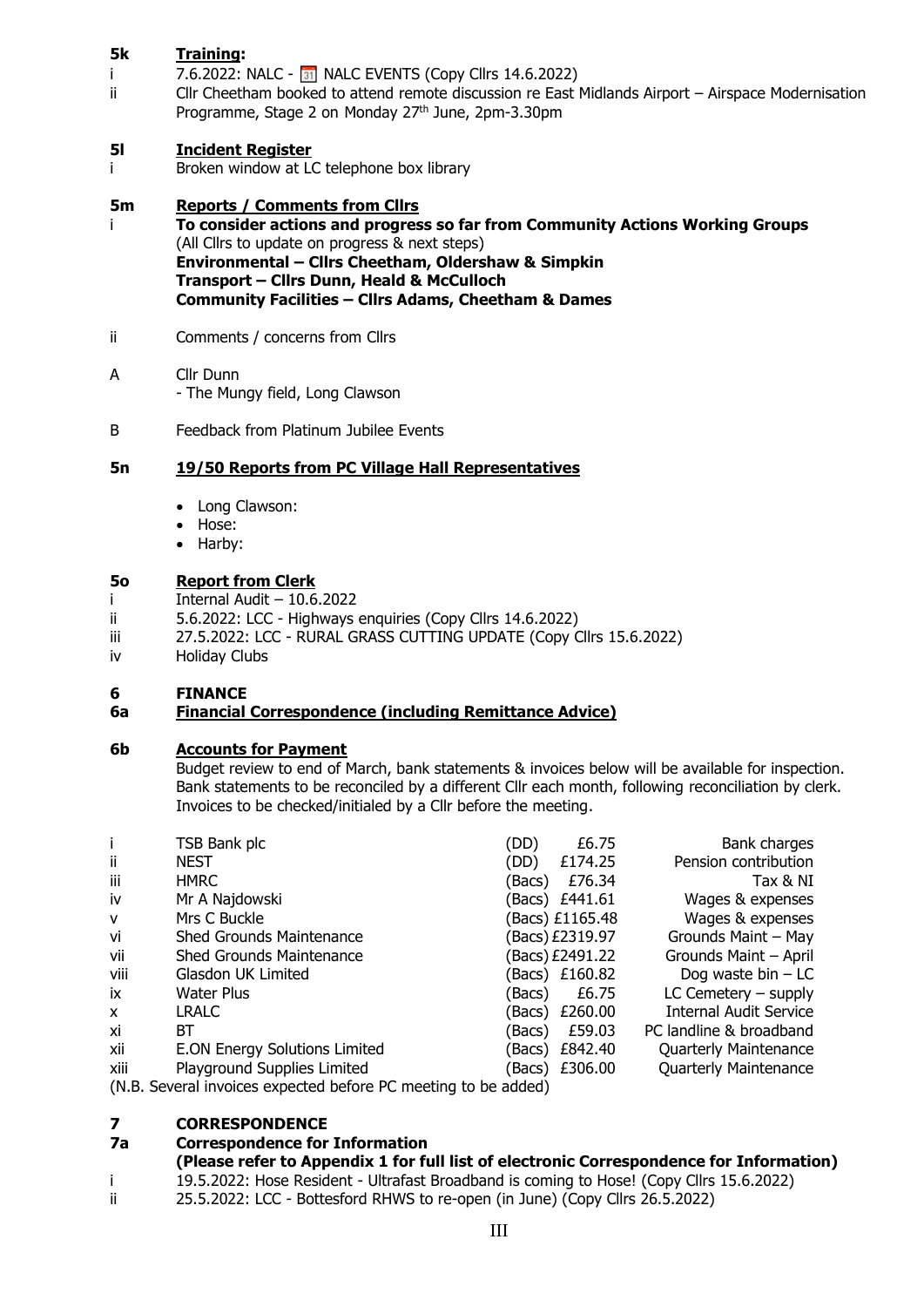# **7b Correspondence for Discussion (detailed below & available to Cllrs)**

- i 18.5.2022: Student Research request (Copy Cllrs 15.6.2022)<br>ii 25.5.2022: St. Martin's House St Mary, Harby Framed Pictur
- 25.5.2022: St. Martin's House St Mary, Harby Framed Picture of church (Copy Cllrs 26.5.2022)
- iii 1.6.2022 & 10.6.2022 Victoria Warehouse Forbidden Forest Council Letter (Copy Cllrs 13.6.2022)
- iv 6.6.2022: MBC Safer Melton Partnership priority setting workshop 28th June (Copy Cllrs 14.6.2022)
- v 8.6.2022: Lexis Nexis Final reminder to confirm your 2022 legal books (Copy Cllrs 14.6.2022)
- vi 8.6.2022: East Midlands Airport East Midlands Airport Airspace Modernisation Programme, Stage 2 Reminder to RSVP if you haven't already (Copy Cllrs 14.6.2022)

The sessions are scheduled for the following dates and will be held on Microsoft Teams;

- Monday 27<sup>th</sup> June, 2pm-3.30pm
- Tuesday 28th June, 10.30am-12pm
- vii 14.6.2022: NALC Updates from LRALC
- **7c Urgent correspondence received after the clerk's report and requiring discussion**
- **8 To note the outcome of the Internal Audit – Friday 10th June: 11:30am** 15.6.2022: Clerk
- **9 Resolution to approve the dates of the period for the exercise of public rights**
- **10 New Harby Village Hall / Leys**

# **11 Next meeting:**

**25th July 2022 at 7pm – Ordinary Parish Council Meeting: Harby Valley Christian Centre** (Note later meeting in July due to no August meeting)

**Clerk to Clawson Hose & Harby Parish Council – 01949 861452 - [clerk@chhparishcouncil.co.uk](mailto:clerk@chhparishcouncil.co.uk) – or [http://www.chhparishcouncil.co.uk.](http://www.chhparishcouncil.co.uk/) Any member of the public may take photographs, film or audio-record the proceedings of, and report on, all Parish Council meetings**

 $\overline{a}$ 

C Buckle – Clerk to Clawson, Hose & Harby PC

## **MATTERS ONGOING – NOT FOR DISCUSSION UNLESS REQUESTED The following items required no further action and are discharged:**

- 22/10 Councillors Present & Apologies for Absence
- 22/11 Notification of Declaration of Interests

## **Necessary actions have been taken on the following items and discharged: (Cllrs confirm where necessary)**

- 21/141 Resolution to consider and approve grant of £1820 to Community Heartbeat Trust for a replacement community defibrillator in Hose to be placed upon the external wall of The Old Forge. Clerk contacted CHT – awaiting further action.
- 21/150ci British Legion Benches Clerk to contact re placement of benches on LCC land using PC land
- 21/151 Resolution to discuss and approve the purchase of a Queen's Platinum Jubilee Beacon for Harby Village Hall costing £490 +VAT. Clerk ordered – due to be shipped early May.
- 22/01 Election of Chairman
- 22/02 Election of Vice Chairman
- 22/03 Appointment of Representatives / Trustees to other bodies 2022/23
- 22/04 Election of Parish Voluntary Positions
- 22/07 Review of the Council's Subscriptions
- 22/08 Review of Expenditure under Section 137 of the Local Government Act
- 22/09 Time and place of meetings for next year
- 22/12 Minutes of Previous Meeting
- 22/13 Planning Matters
- 22/14 Matters to Report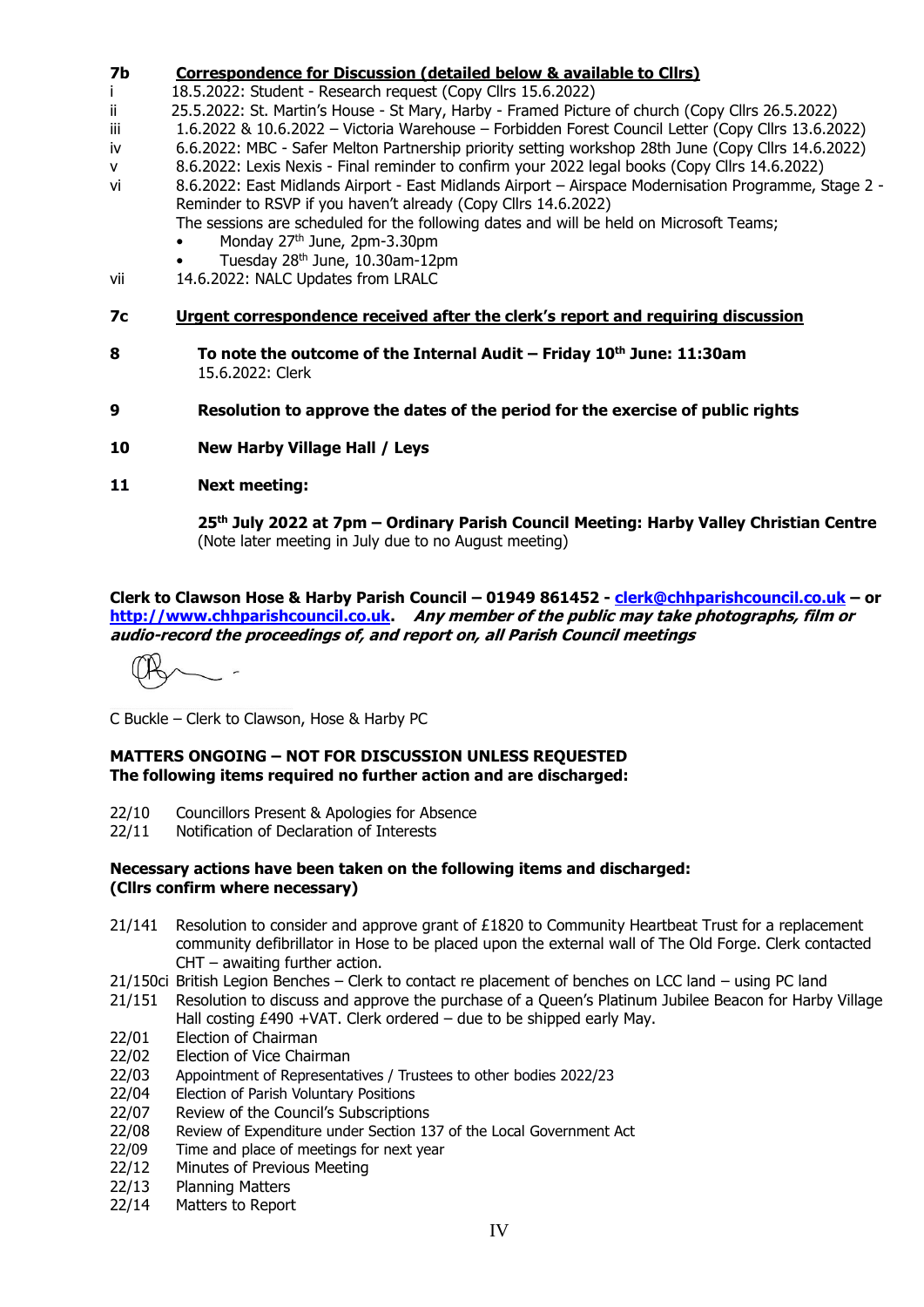- 22/15 Finance (including Accounts for Payment)
- 22/16 Correspondence<br>22/17 To consider requ
- To consider request to support the Harby Litter Pick (to include loan of equipment, arranging for bags to be collected from Harby Village Hall and to cover the costs of refreshments for volunteers)
- 22/18 Next Meeting 20th June 2022 at 7pm Ordinary Parish Council Meeting: Long Clawson Village Hall lounge.
- 22/19 Matters Ongoing

## **Responses awaited to actions on the following items:**

- 19/67d A Cllr Heald asking volunteers to move boulders in bark area, The Leys, to clear fall space It was suggested that the PC await advice following the May / June ROSPA inspection. Clerk to obtain quotes. Handyman has measured distance between boulders: Minimum = 59cm, Maximum = 1m. Clerk to check with playground inspector for further advice.
- 20/45dv Application to prune back a weak branch of a sycamore in St Remigius Churchyard awaiting approval
- &21/12di from MBC Approval confirmed. Clerk submitted new request to diocese
- 20/73 Resolution to consider and approve the location for an Air Ambulance Service Collection Bank at The Leys Car Park, Harby – Location confirmed (Min 20/86d Ci) Clerk has arranged for a concrete base to be placed in the selected position.
- 20/79 Clerk to obtain quotes for repainting gates at LC Cemetery, maintenance of roundabout at Hose Park and new PC signs in car parks and cemetery.
- 20/96 20/81, 20/35 Website Accessibility Clerk to ensure all documents from 2018 are compliant
- 20/132f i Clerk to order metal 'no dogs' signs ordered awaiting delivery and installation by handyman
- 20/157 To consider establishing a Local Nature Reserve (LNR) along a stretch of the Grantham Canal Jane Fraser to apply to the boundary and contact the PC in due course.
- 21/26i ii PC to set up working group to address items identified in 2021 RoSPA reports
- 21/37b Bii Cllr Oldershaw to contact Harby School re litter on The Leys
- 21/37g i & ii Permit required for new streetlight column? E.ON to check Paperwork for Section 50 Licence now with E.ON to complete
- 21/107b Ci Repairs to fence around The Pingle, LC Handyman away waiting for better weather.
- 21/107c i The Leys Car Park replacement height sign awaiting installation by supplier.
- 21/107g v / 20/118k iv Connection of electricity to new S/L columns on East End, LC WPD state this should be done by May 2022 (including removal of old wooden poles). Clerk to keep checking.
- 21/113 21/97 Resolution to approve the Parish Council handling and managing a designated account for the Hose Climbing Frame Fundraising Group – Awaiting response from Hose Park Trustees and the fundraising group.
- 21/119 Co-option of New LC Cllr
- 21/141 Replacement defibrillator (Hose) paid for with CHT. Awaiting installation on the external wall of The Forge.
- 21/161o iii MBC Grass Cutting
- 22/05 Review of Inventory of Land Land / Asset Register to be formalised to include all land owned by the PC
- 22/06 Confirmation of Arrangements for Insurance Cover

### **Items awaiting further action which may not yet be discharged A Tasks Outstanding – Clerk**

- 18/121 / Contact owners of unstable headstones in the cemetery where known and place a notice in the Melton
- 22/14d Times, Clawson Clarion & Hose Piper, PC notice boards & gates asking for owners to contact the clerk. Plan updated with memorial details
- 19/115 & 19/97bi Amended Tree Policy It was agreed that the clerk would contact LRALC and/or NALC to obtain guidance on the definition of risk before re-drafting and circulating the Tree Policy to all Cllrs for approval.
- 19/67fi Input data re streetlight pole checking on spreadsheet Cllr Adams to begin this.
- 19/67fiii Amend Appendix B scale of fees & charges of Cemetery Rules & Regulations
- 20/35 Website Accessibility Clerk to contact LRALC / 2Commue re PC website. PC to have Action Plan. Accessibility Statement was in place by 23.9.2020.
- 20/63 20/41 To discuss and plan repairs to Hose Churchyard wall
- 20/38fi Clerk to obtain & display notices for playgrounds (COVID-19 safety, dogs & litter)
- 20/154h iii Clerk / Chairman to investigate cost of fencing for LC Cemetery for a future meeting.
- 20/173e Cii & iii Clerk to obtain quotes for benches for The Pingle, LC & The Leys, Harby